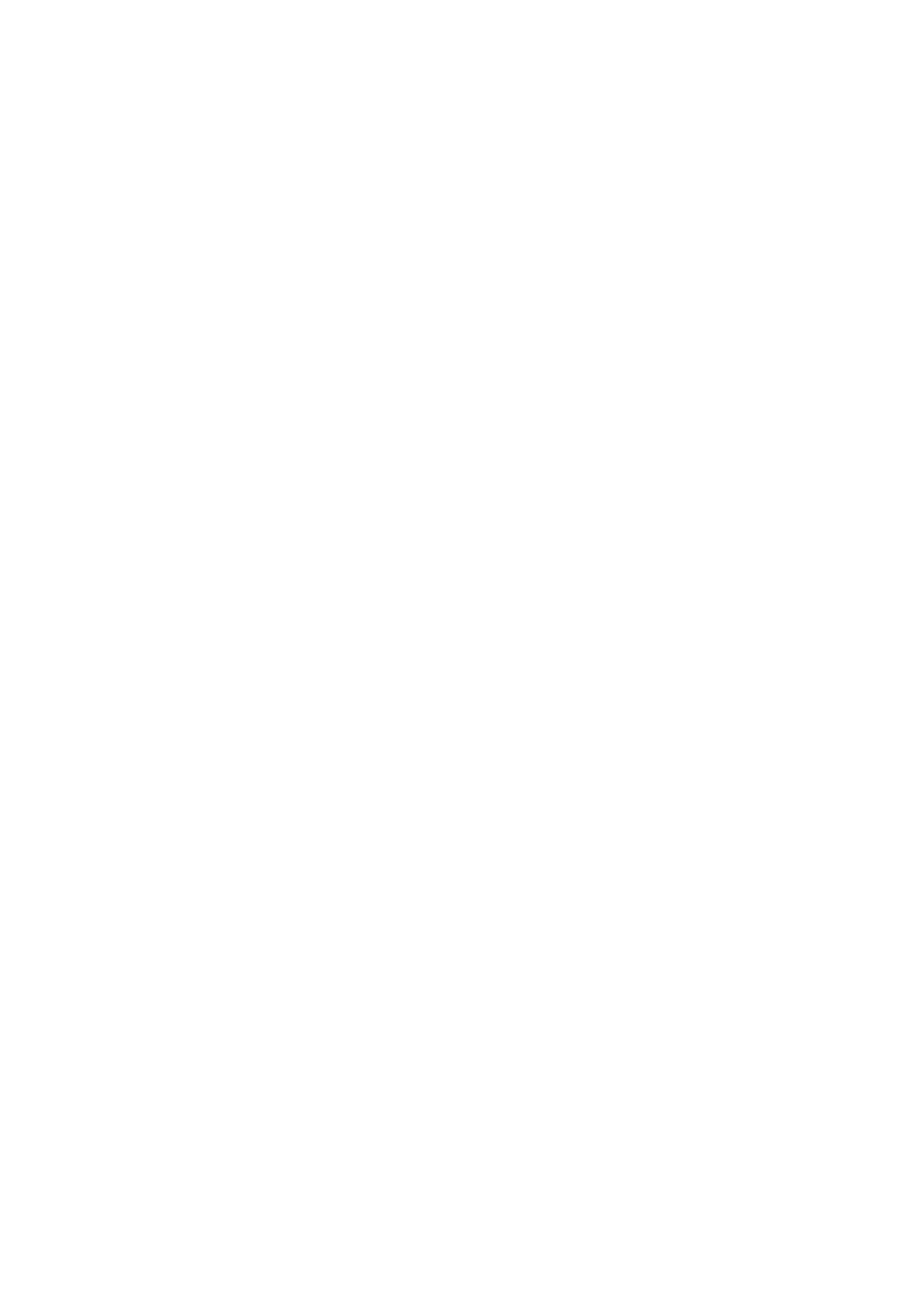## **ELECTROTECHNOLOGY**

## **Attempt SIX questions only.**

### **All questions carry equal marks.**

### **Marks for each part question are shown in brackets.**

- 1. A two core cable is 400 metres long and is fed at each end with 240 V d.c. Three loads are connected to the distributor:
	- $\bullet$  120 A at 80 metres
	- $\bullet$  80 A at 160 metres
	- $\bullet$  100 A at 280 metres

All distances are measured from the same end of the distributor.

The resistance of the twin cable ('go and return') is  $0.001 \Omega/m$ etre.

Calculate EACH of the following:

| (a) the current supplied at each end of the distributor; | (6) |
|----------------------------------------------------------|-----|
| (b) the p.d. at each load point;                         | (6) |
| (c) the total power lost in the distributor cable.       | (4) |

2. A capacitor of 100  $\mu$ F is charged for 5 secs from a 100 volt d.c. supply via a resistor of  $100 \text{ k}\Omega$ .

Calculate EACH of the following:

| (a) | the voltage across the capacitor at the end of this period;                                                                              | (4) |
|-----|------------------------------------------------------------------------------------------------------------------------------------------|-----|
|     | (b) the energy stored in the capacitor;                                                                                                  | (4) |
| (c) | the capacitor is now disconnected and a second capacitor of 100 $\mu$ F already charged<br>to 70 volts is connected in parallel with it. |     |
|     | Calculate EACH of the following:                                                                                                         |     |
|     | the final steady state voltage across the pair;<br>(i)                                                                                   | (4) |
|     | the energy stored by the pair of capacitors.<br>(11)                                                                                     | (4) |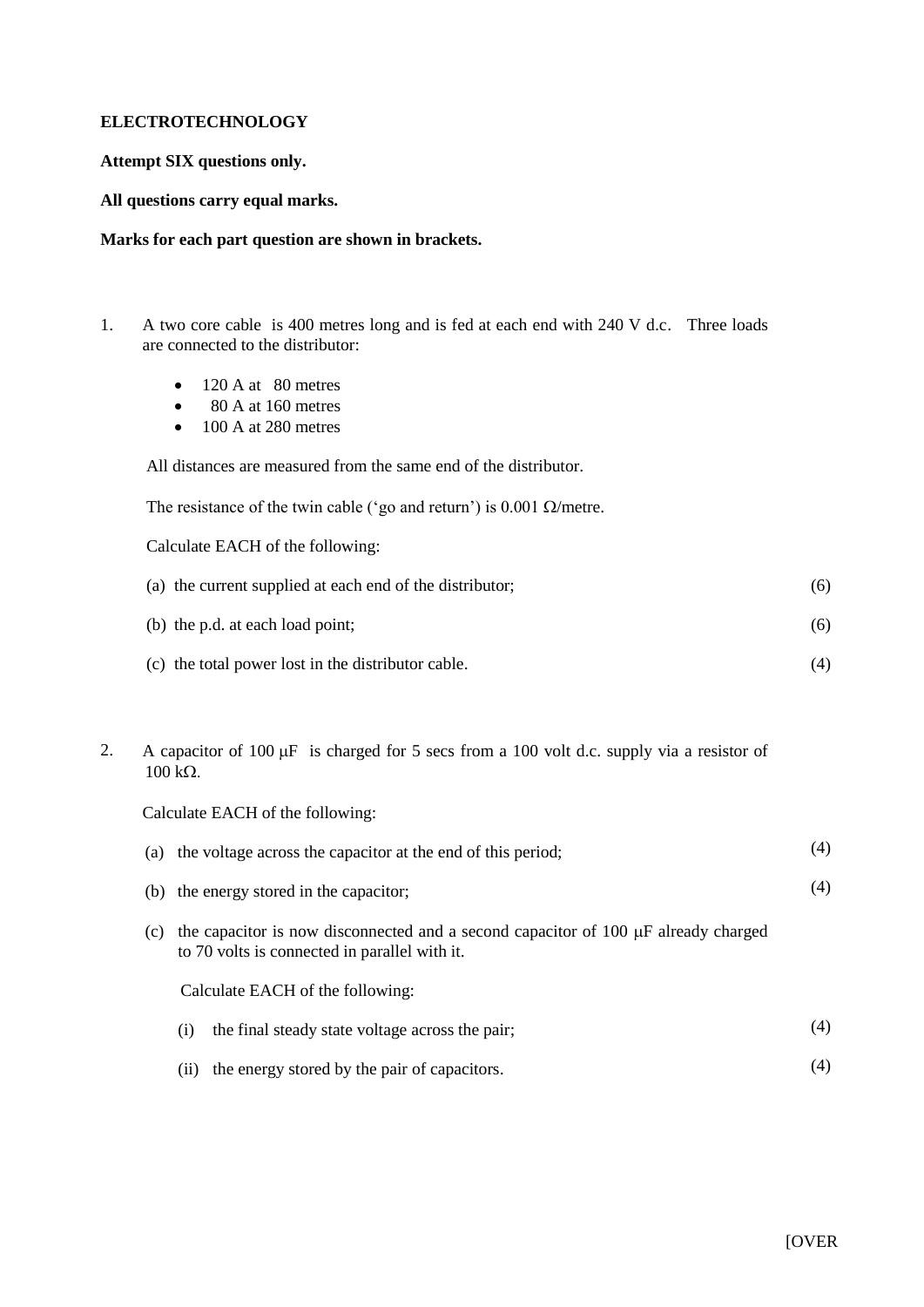| 3. | A small silicon transistor with the characteristics given in Worksheet Q3 has a maximum<br>safe power dissipation of 18 mW and it is to be operated on a 12 V d.c. supply. |                                                                                                                                                                                                                               |     |  |  |
|----|----------------------------------------------------------------------------------------------------------------------------------------------------------------------------|-------------------------------------------------------------------------------------------------------------------------------------------------------------------------------------------------------------------------------|-----|--|--|
|    | (a)                                                                                                                                                                        | Plot this power dissipation curve on the characteristics.                                                                                                                                                                     | (5) |  |  |
|    |                                                                                                                                                                            | (b) Determine the minimum value of collector load resistance for the transistor if this<br>dissipation is not to be exceeded.                                                                                                 | (5) |  |  |
|    | (c)                                                                                                                                                                        | The transistor is used in a common emitter configuration and is biased at a base<br>current of 60 $\mu$ A and an alternating signal of $+/- 40\mu$ A is applied to the base.                                                  |     |  |  |
|    |                                                                                                                                                                            | Determine:                                                                                                                                                                                                                    |     |  |  |
|    |                                                                                                                                                                            | (i)<br>the r.m.s. voltage variation between collector and emitter;                                                                                                                                                            | (3) |  |  |
|    |                                                                                                                                                                            | the r.m.s. value of the variation in collector current.<br>(ii)                                                                                                                                                               | (3) |  |  |
| 4. |                                                                                                                                                                            | A capacitor connected in series with a resistor is tested on 240 V 50 Hz and the current is<br>found to be 3.6 A. When the frequency is raised to 100 Hz, the current increases to 4.8 A.<br>Determine EACH of the following: |     |  |  |
|    | (a)                                                                                                                                                                        | the values of the resistor and the capacitor;                                                                                                                                                                                 | (6) |  |  |
|    |                                                                                                                                                                            | (b) the power factor of the circuit at 50 Hz;                                                                                                                                                                                 | (4) |  |  |
|    | (c)                                                                                                                                                                        | the value of an inductor which, when connected in series with the pair, will give the<br>same current of 3.6 A at 50 Hz but with a lagging power factor equal to the value<br>obtained in part (b).                           | (6) |  |  |
| 5. |                                                                                                                                                                            | A 440 V 400 kVA three- phase transformer is designed to operate at maximum efficiency<br>at 3⁄4 full load and 0.8 power factor. The iron losses total 8 kW.                                                                   |     |  |  |
|    |                                                                                                                                                                            | Determine EACH of the following:                                                                                                                                                                                              |     |  |  |
|    | (a)                                                                                                                                                                        | the efficiency at 3⁄4 full load and 0.8 p.f.;                                                                                                                                                                                 | (6) |  |  |
|    | (b)                                                                                                                                                                        | the total losses at full load;                                                                                                                                                                                                | (6) |  |  |
|    | (c)                                                                                                                                                                        | the full load efficiency at 0.7 p.f.                                                                                                                                                                                          | (4) |  |  |